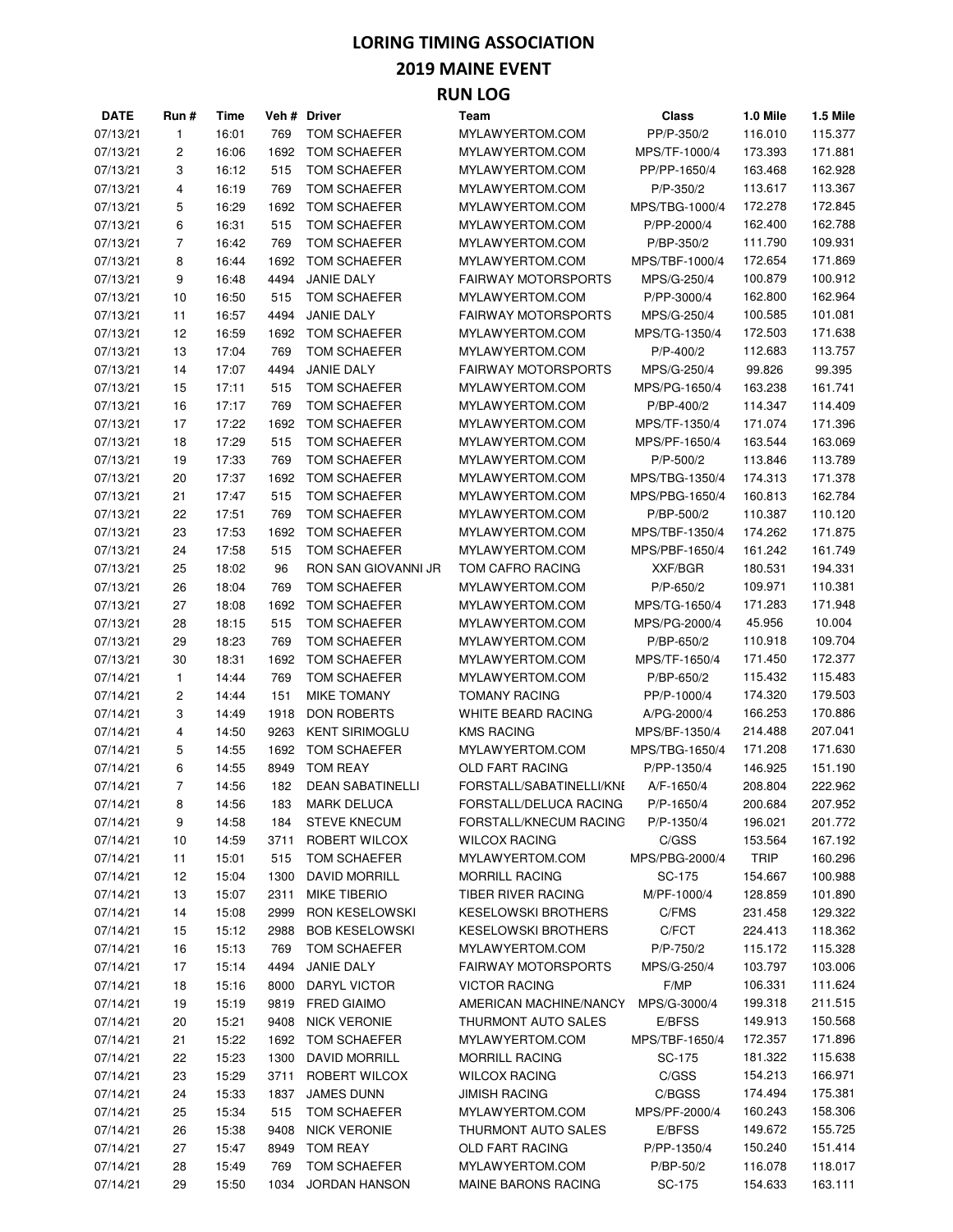#### **2019 MAINE EVENT**

| <b>DATE</b> | Run # | Time           |                  | Veh # Driver            | Team                       | Class          | 1.0 Mile | 1.5 Mile |
|-------------|-------|----------------|------------------|-------------------------|----------------------------|----------------|----------|----------|
| 07/14/21    | 30    | 15:52          | 2311             | <b>MIKE TIBERIO</b>     | TIBER RIVER RACING         | M/PF-1000/4    | 136.050  | 137.373  |
| 07/14/21    | 31    | 15:53          | 9819             | <b>FRED GIAIMO</b>      | AMERICAN MACHINE/NANCY     | MPS/G-3000/4   | 208.331  | 220.616  |
| 07/14/21    | 32    | 15:56          | 1692             | TOM SCHAEFER            | MYLAWYERTOM.COM            | MPS/TG-2000/4  | 174.160  | 173.067  |
| 07/14/21    | 33    | 15:58          | 4494             | <b>JANIE DALY</b>       | <b>FAIRWAY MOTORSPORTS</b> | MPS/G-250/4    | 104.874  | 105.583  |
| 07/14/21    | 34    | 16:01          | 9151             | <b>MIKE TOMANY</b>      | <b>TOMANY RACING</b>       | M/PG-750/4     | 126.072  | 106.282  |
| 07/14/21    | 35    | 16:05          | 515              | TOM SCHAEFER            | MYLAWYERTOM.COM            | MPS/PBF-2000/4 | 157.978  | 159.208  |
| 07/14/21    | 36    | 16:07          | 1300             | DAVID MORRILL           | <b>MORRILL RACING</b>      | SC-175         | 205.678  | 216.553  |
| 07/14/21    | 37    | 16:08          | 1034             | <b>JORDAN HANSON</b>    | MAINE BARONS RACING        | SC-175         | 143.319  | 153.604  |
| 07/14/21    | 38    | 16:10          | 9263             | <b>KENT SIRIMOGLU</b>   | <b>KMS RACING</b>          | MPS/BF-1350/4  | 208.655  | 212.992  |
| 07/14/21    | 39    | 16:11          | 769              | TOM SCHAEFER            | MYLAWYERTOM.COM            | P/P-1000/2     | 114.672  | 116.508  |
| 07/14/21    | 40    | 16:17          | 7625             | <b>SCOTT HORNER</b>     | HASS/SERAFINI RACING       | A/BF-3000/4    | 217.283  | 233.544  |
| 07/14/21    |       |                | 1692             | TOM SCHAEFER            | MYLAWYERTOM.COM            |                | 174.811  | 173.813  |
|             | 41    | 16:19          |                  |                         |                            | MPS/TF-2000/4  |          |          |
| 07/14/21    | 42    | 16:21          | 151              | <b>MIKE TOMANY</b>      | <b>TOMANY RACING</b>       | PP/P-1000/4    | 153.403  | 155.257  |
| 07/14/21    | 43    | 16:23          | 2988             | <b>BOB KESELOWSKI</b>   | <b>KESELOWSKI BROTHERS</b> | C/FCT          | 228.182  | 247.912  |
| 07/14/21    | 44    | 16:27          | 4494             | JANIE DALY              | <b>FAIRWAY MOTORSPORTS</b> | MPS/G-250/4    | 106.168  | 105.276  |
| 07/14/21    | 45    | 16:28          | 9819             | <b>FRED GIAIMO</b>      | AMERICAN MACHINE/NANCY     | MPS/G-3000/4   | 215.488  | 221.938  |
| 07/14/21    | 46    | 16:29          | 2999             | RON KESELOWSKI          | <b>KESELOWSKI BROTHERS</b> | C/FMS          | 238.934  | 144.440  |
| 07/14/21    | 47    | 16:31          | 515              | TOM SCHAEFER            | MYLAWYERTOM.COM            | MPS/PG-3000/4  | 162.060  | 161.692  |
| 07/14/21    | 48    | 16:32          | 8949             | TOM REAY                | <b>OLD FART RACING</b>     | P/PP-1350/4    | 150.070  | 153.075  |
| 07/14/21    | 49    | 16:34          | 1034             | <b>JORDAN HANSON</b>    | MAINE BARONS RACING        | SC-175         | 150.867  | 157.522  |
| 07/14/21    | 50    | 16:36          | 9408             | <b>NICK VERONIE</b>     | THURMONT AUTO SALES        | E/BFSS         | 150.766  | 155.503  |
| 07/14/21    | 51    | 16:37          | 1918             | <b>DON ROBERTS</b>      | <b>WHITE BEARD RACING</b>  | A/PG-2000/4    | 168.478  | 173.953  |
| 07/14/21    | 52    | 16:39          | 769              | TOM SCHAEFER            | MYLAWYERTOM.COM            | P/BP-1000/2    | 116.638  | 118.125  |
| 07/14/21    | 53    | 16:40          | 4494             | JANIE DALY              | <b>FAIRWAY MOTORSPORTS</b> | MPS/G-250/4    | 106.293  | 107.168  |
| 07/14/21    | 54    | 16:42          | 184              | <b>STEVE KNECUM</b>     | FORSTALL/KNECUM RACING     | P/P-1350/4     | 202.619  | 206.006  |
| 07/14/21    | 55    | 16:43          | 9263             | <b>KENT SIRIMOGLU</b>   | <b>KMS RACING</b>          | MPS/BF-1350/4  | 212.342  | 212.165  |
| 07/14/21    | 56    | 16:45          | 182              | <b>DEAN SABATINELLI</b> | FORSTALL/SABATINELLI/KNE   | A/F-1650/4     | 221.691  | 224.510  |
| 07/14/21    | 57    | 16:46          | 1692             | TOM SCHAEFER            | MYLAWYERTOM.COM            | MPS/TBG-2000/4 | 174.325  | 172.686  |
| 07/14/21    | 58    | 16:48          | 183              | <b>MARK DELUCA</b>      | FORSTALL/DELUCA RACING     | P/P-1650/4     | 210.088  | 217.708  |
| 07/14/21    | 59    | 16:49          | 2311             | <b>MIKE TIBERIO</b>     | TIBER RIVER RACING         | M/PF-1000/4    | 134.851  | 137.215  |
| 07/14/21    | 60    | 16:51          | 3711             | ROBERT WILCOX           | <b>WILCOX RACING</b>       | C/GSS          | 156.265  | 168.864  |
| 07/14/21    | 61    | 16:52          | 9819             | <b>FRED GIAIMO</b>      | AMERICAN MACHINE/NANCY     | MPS/G-3000/4   | 213.126  | 219.035  |
| 07/14/21    | 62    | 16:54          | 1918             | <b>DON ROBERTS</b>      | WHITE BEARD RACING         | A/PG-2000/4    | 168.214  | 173.428  |
| 07/14/21    | 63    | 16:56          | 9512             | <b>MIKE TOMANY</b>      | <b>TOMANY RACING</b>       | MPS/PF-1000/4  | 140.631  | 142.822  |
| 07/14/21    | 64    | 16:57          | 515              | TOM SCHAEFER            | MYLAWYERTOM.COM            | MPS/PF-3000/4  | 162.426  | 161.883  |
| 07/14/21    |       |                |                  | <b>JANIE DALY</b>       | <b>FAIRWAY MOTORSPORTS</b> |                |          | 106.356  |
|             | 65    | 17:02<br>17:04 | 4494             |                         |                            | MPS/G-250/4    | 104.739  |          |
| 07/14/21    | 66    |                | 769              | TOM SCHAEFER            | MYLAWYERTOM.COM            | MPS/G-350/2    | 118.041  | 117.976  |
| 07/14/21    | 67    | 17:09          | 9408             | <b>NICK VERONIE</b>     | THURMONT AUTO SALES        | E/BFSS         | 151.574  | 154.522  |
| 07/14/21    | 68    | 17:12          | 1692             | TOM SCHAEFER            | MYLAWYERTOM.COM            | MPS/TBF-2000/4 | 172.183  | 173.123  |
| 07/14/21    | 69    | 17:26          | 769              | TOM SCHAEFER            | MYLAWYERTOM.COM            | MPS/F-350/2    | 115.709  | 117.469  |
| 07/14/21    | 70    | 17:27          | 1692             | TOM SCHAEFER            | MYLAWYERTOM.COM            | MPS/TG-3000/4  | 173.347  | 172.639  |
| 07/14/21    | 71    | 17:29          | 9408             | <b>NICK VERONIE</b>     | THURMONT AUTO SALES        | E/GSS          | 150.522  | 157.434  |
| 07/14/21    | 72    | 7:47           | 769              | TOM SCHAEFER            | MYLAWYERTOM.COM            | MPS/BG-350/2   | 114.675  | 115.294  |
| 07/15/21    | 1     | 10:48          | 9408             | <b>NICK VERONIE</b>     | THURMONT AUTO SALES        | D/GSS          | 148.563  | 155.240  |
| 07/15/21    | 2     | 10:50          | 182              | <b>DEAN SABATINELLI</b> | FORSTALL/SABATINELLI/KNE   | A/F-1650/4     | 210.295  | 214.364  |
| 07/15/21    | 3     | 10:52          | 114              | ANDREW MURRAY           | <b>MURRAY BROS RACING</b>  | SC-175         | 164.898  | 106.360  |
| 07/15/21    | 4     | 10:54          | 183              | <b>MARK DELUCA</b>      | FORSTALL/DELUCA RACING     | P/P-1650/4     | 202.413  | 209.578  |
| 07/15/21    | 5     | 11:03          | 2988             | <b>BOB KESELOWSKI</b>   | <b>KESELOWSKI BROTHERS</b> | C/FCT          | 227.072  | 245.999  |
| 07/15/21    | 6     | 11:04          | 9536             | <b>STAN ADAMS</b>       | <b>ADAMS RACING</b>        | SC-175         | 191.748  | 125.294  |
| 07/15/21    | 7     | 11:06          | 2311             | MIKE TIBERIO            | TIBER RIVER RACING         | M/PF-1000/4    | 130.607  | 131.144  |
| 07/15/21    | 8     | 11:09          | 8365             | <b>GREGORY LLOYD</b>    | LLOYD & LEVEQUE            | E/CPS          | 155.546  | 154.194  |
| 07/15/21    | 9     | 11:13          | 9408             | <b>NICK VERONIE</b>     | THURMONT AUTO SALES        | F/FSS          | 147.909  | 155.158  |
| 07/15/21    | 10    | 11:14          | 65               | ROBERT GOBIEL           | <b>GOBIEL RACING</b>       | AA/GT          | 176.262  | 189.977  |
| 07/15/21    | 11    | 11:16          | 9263             | <b>KENT SIRIMOGLU</b>   | <b>KMS RACING</b>          | MPS/BF-1350/4  | 178.970  | 140.304  |
| 07/15/21    | 12    | 11:19          | 9532             | EDWARD PETROZZI         | 2 BAR RACING               | MPS/BF-1650/4  | 208.389  | 208.703  |
| 07/15/21    | 13    | 11:21          | L <sub>140</sub> | <b>MATT DICK</b>        | <b>MD RACING</b>           | $T/O-135$      | 136.051  | 147.928  |
| 07/15/21    | 14    | 11:22          | 2999             | RON KESELOWSKI          | <b>KESELOWSKI BROTHERS</b> | C/FMS          | 236.293  | 103.400  |
| 07/15/21    | 15    | 11:29          | 9263             | <b>KENT SIRIMOGLU</b>   | <b>KMS RACING</b>          | MPS/BF-1350/4  | 197.801  | 137.038  |
| 07/15/21    | 16    | 11:32          | 8949             | <b>TOM REAY</b>         | OLD FART RACING            | MPS/PF-1350/4  | 142.800  | 145.999  |
|             |       |                |                  |                         |                            |                |          |          |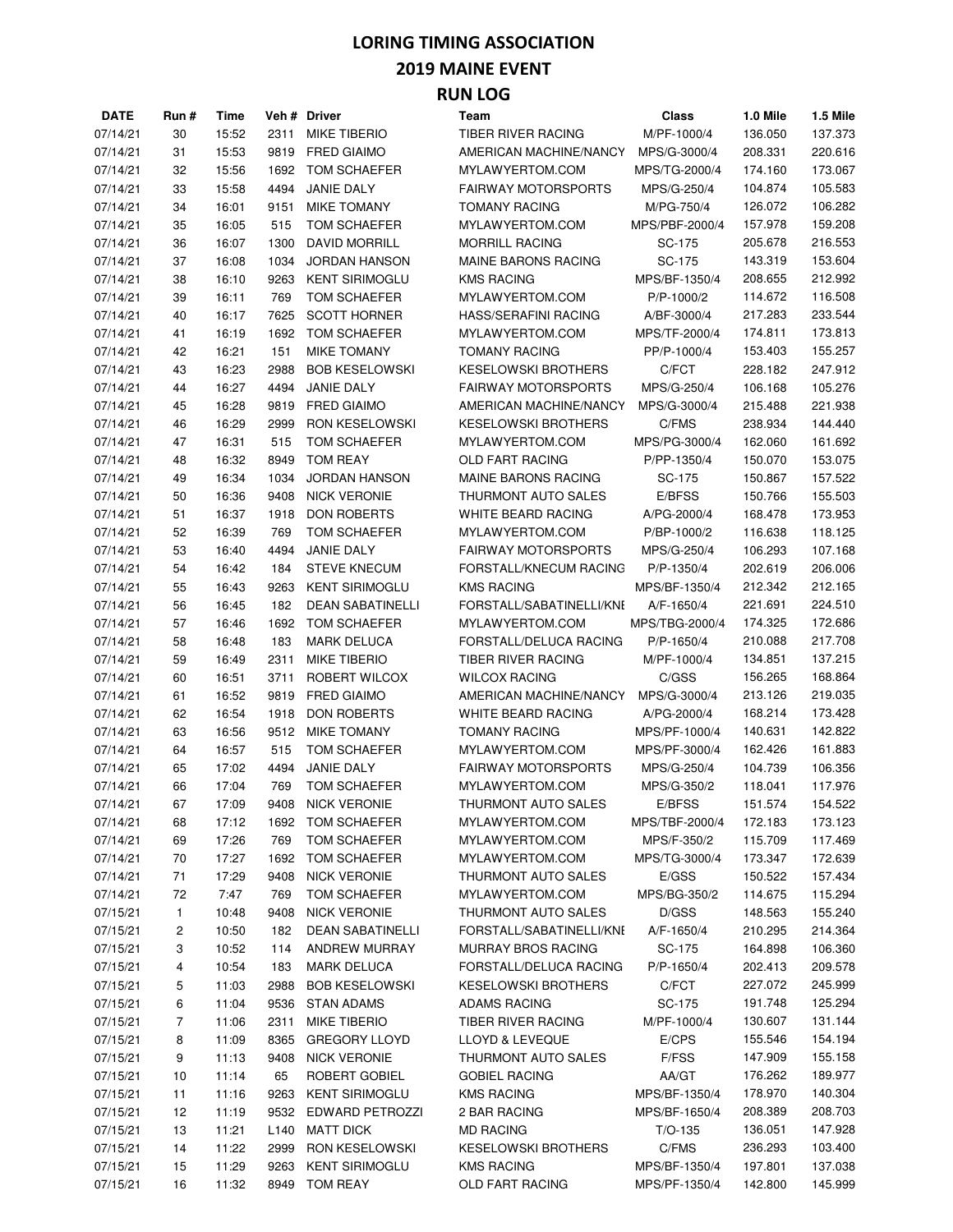#### **2019 MAINE EVENT**

| <b>DATE</b> | Run # | Time  |                  | Veh# Driver                          | Team                        | <b>Class</b>    | 1.0 Mile | 1.5 Mile |
|-------------|-------|-------|------------------|--------------------------------------|-----------------------------|-----------------|----------|----------|
| 07/15/21    | 17    | 11:33 | 9408             | <b>NICK VERONIE</b>                  | THURMONT AUTO SALES         | D/PRO           | 145.424  | 152.999  |
| 07/15/21    | 18    | 11:35 | 2200             | TOM COTTER                           | <b>CUNNINGHAM RACING</b>    | $T/O-135$       | 106.913  | 110.129  |
| 07/15/21    | 19    | 11:37 | 1034             | <b>STEVE SPENCER</b>                 | <b>MAINE BARONS RACING</b>  | SC-175          | 137.289  | 145.595  |
| 07/15/21    | 20    | 11:41 | 608              | LOU MACCHIAVERNA                     | <b>DAUERNHEIM RACING</b>    | AA/GL           | 126.531  | 135.900  |
| 07/15/21    | 21    | 11:51 | L <sub>140</sub> | <b>MATT DICK</b>                     | <b>MD RACING</b>            | $T/O-135$       | 125.225  | 116.942  |
| 07/15/21    | 22    | 11:53 | 1837             | <b>JAMES DUNN</b>                    | <b>JIMISH RACING</b>        | C/BGSS          | 174.282  | 170.457  |
| 07/15/21    | 23    | 11:55 | 4494             | JANIE DALY                           | <b>FAIRWAY MOTORSPORTS</b>  | MPS/G-250/4     | 101.224  | 101.180  |
| 07/15/21    | 24    | 11:57 | 2200             | TOM COTTER                           | <b>CUNNINGHAM RACING</b>    | $T/O-135$       | 111.073  | 113.016  |
| 07/15/21    | 25    | 11:59 | 769              | TOM SCHAEFER                         | MYLAWYERTOM.COM             | MPS/BF-350/2    | 110.045  | 107.313  |
| 07/15/21    | 26    | 12:01 | 260              | <b>ED BRACE</b>                      | <b>BRACES GREENHOUSE</b>    | A/FR            | 110.731  | 123.343  |
| 07/15/21    | 27    | 12:03 | 9408             | <b>NICK VERONIE</b>                  | <b>THURMONT AUTO SALES</b>  | D/PRO           | 146.926  | 154.265  |
| 07/15/21    | 28    | 12:05 | 5219             | <b>CHARLES SCHOENDORF</b>            | <b>CUNNINGHAM RACING</b>    | $T/O-135$       | 135.902  | 141.079  |
| 07/15/21    | 29    | 12:07 | 9114             | <b>STARBUCK ROBERTS</b>              | <b>TEAM PREHISTORIC</b>     | PP/P-250/4      | 92.446   | 95.476   |
| 07/15/21    | 30    | 12:09 | 9151             | <b>MIKE TOMANY</b>                   | <b>TOMANY RACING</b>        | M/PG-750/4      | 104.453  | 64.761   |
| 07/15/21    | 31    | 12:11 | 1692             | TOM SCHAEFER                         | MYLAWYERTOM.COM             | MPS/TF-3000/4   | 172.528  | 168.316  |
| 07/15/21    | 32    | 12:12 | 1034             | <b>STEVE SPENCER</b>                 | <b>MAINE BARONS RACING</b>  | SC-175          | 147.738  | 155.920  |
| 07/15/21    | 33    | 12:14 | L <sub>140</sub> | <b>MATT DICK</b>                     | <b>MD RACING</b>            | $T/O-135$       | 135.430  | 148.066  |
| 07/15/21    | 34    | 12:16 | 4494             | JANIE DALY                           | <b>FAIRWAY MOTORSPORTS</b>  | MPS/G-250/4     | 100.706  | 101.602  |
| 07/15/21    | 35    | 12:17 | 114              | ANDREW MURRAY                        | <b>MURRAY BROS RACING</b>   | SC-175          | 164.709  | 176.769  |
| 07/15/21    | 36    | 12:19 | 260              | ED BRACE                             | <b>BRACES GREENHOUSE</b>    | A/FR            | 124.761  | 132.727  |
| 07/15/21    | 37    | 12:42 | 9536             | <b>STAN ADAMS</b>                    | <b>ADAMS RACING</b>         | SC-175          | 191.097  | 203.782  |
| 07/15/21    | 38    | 12:45 | 515              | TOM SCHAEFER                         | MYLAWYERTOM.COM             | MPS/PBG-3000/4  | 57.267   | 60.286   |
| 07/15/21    | 39    | 12:47 | 2311             | <b>MIKE TIBERIO</b>                  | <b>TIBER RIVER RACING</b>   | M/PF-1000/4     | 129.041  | 129.123  |
| 07/15/21    | 40    | 12:48 | 105              | ED BLAKESLEE                         | <b>BLAKESLEE RACING</b>     | D/GC            | 163.158  | 151.808  |
| 07/15/21    | 41    | 12:51 | 9114             | <b>STARBUCK ROBERTS</b>              | <b>TEAM PREHISTORIC</b>     | PP/P-250/4      | 95.607   | 98.502   |
| 07/15/21    | 42    | 12:53 | 8150             | <b>RON SAN GIOVANNI</b>              | RONS HOBBY SHOP             | <b>XF/BGRMR</b> | 190.707  | 207.046  |
| 07/15/21    | 43    | 12:55 | 8949             | <b>TOM REAY</b>                      | <b>OLD FART RACING</b>      | MPS/PF-1350/4   | 144.471  | 147.298  |
| 07/15/21    | 44    | 12:56 | 769              | TOM SCHAEFER                         | MYLAWYERTOM.COM             | MPS/G-400/2     | 110.250  | 110.026  |
| 07/15/21    | 45    | 13:53 | 260              | <b>ED BRACE</b>                      | <b>BRACES GREENHOUSE</b>    | A/FR            | 129.037  | 134.763  |
| 07/15/21    | 46    | 13:55 | L <sub>140</sub> | <b>MATT DICK</b>                     | <b>MD RACING</b>            | $T/O-135$       | 138.940  | 150.604  |
| 07/15/21    | 47    | 13:56 | 9408             | <b>NICK VERONIE</b>                  | THURMONT AUTO SALES         | E/PRO           | 149.846  | 155.447  |
| 07/15/21    | 48    | 13:58 | 1034             | <b>STEVE SPENCER</b>                 | <b>MAINE BARONS RACING</b>  | SC-175          | 138.218  | 149.090  |
| 07/15/21    | 49    | 14:02 | 9532             | <b>EDWARD PETROZZI</b>               | 2 BAR RACING                | MPS/BF-1650/4   | 202.937  | 153.069  |
| 07/15/21    | 50    | 14:05 | 343              | <b>FRANK JOHN</b>                    | <b>FJ RACING</b>            | A2/EL           | 128.703  | 74.310   |
| 07/15/21    | 51    | 14:08 | 9408             | <b>NICK VERONIE</b>                  | THURMONT AUTO SALES         | F/PRO           | 147.434  | 154.633  |
| 07/15/21    | 52    | 14:10 | 769              | <b>TOM SCHAEFER</b>                  | MYLAWYERTOM.COM             | MPS/F-400/2     | 112.765  | 110.314  |
| 07/15/21    | 53    | 14:12 | L <sub>140</sub> | <b>MATT DICK</b>                     | <b>MD RACING</b>            | $T/O-135$       | 137.838  | 150.137  |
| 07/15/21    | 54    | 14:14 |                  | 1034 STEVE SPENCER                   | MAINE BARONS RACING         | SC-175          | 138.581  | 149.190  |
| 07/15/21    | 55    | 14:17 | 184              | <b>STEVE KNECUM</b>                  | FORSTALL/KNECUM RACING      | P/P-1350/4      | 202.700  | 207.799  |
| 07/15/21    | 56    | 14:19 | 183              | <b>MARK DELUCA</b>                   | FORSTALL/DELUCA RACING      | P/P-1650/4      | 199.410  | 204.220  |
| 07/15/21    | 57    | 14:20 | 1692             | TOM SCHAEFER                         | MYLAWYERTOM.COM             | MPS/TBG-3000/4  | 174.621  | 172.501  |
| 07/15/21    | 58    | 14:22 | 182              | <b>DEAN SABATINELLI</b>              | FORSTALL/SABATINELLI/KNE    | A/F-1650/4      | 217.029  | 218.914  |
| 07/15/21    | 59    | 14:24 | 2988             | <b>BOB KESELOWSKI</b>                | <b>KESELOWSKI BROTHERS</b>  | C/FCT           | 243.744  | 264.402  |
| 07/15/21    | 60    | 14:27 | 2999             | RON KESELOWSKI                       | KESELOWSKI BROTHERS         | C/FMS           | 238.936  | 248.893  |
| 07/15/21    | 61    | 14:29 | 769              | TOM SCHAEFER                         | MYLAWYERTOM.COM             | MPS/BG-400/2    | 111.331  | 112.870  |
| 07/15/21    | 62    | 14:31 | 430              | PETE KEYSER                          | <b>GREAT PUMPKIN RACING</b> | <b>XF/BVGCC</b> | 144.504  | 90.884   |
| 07/15/21    | 63    | 14:33 | 8365             | <b>GREGORY LLOYD</b>                 | LLOYD & LEVEQUE             | E/CPS           | 116.426  | 129.363  |
| 07/15/21    | 64    | 14:35 | 2311             | <b>MIKE TIBERIO</b>                  | TIBER RIVER RACING          | M/PF-1000/4     | 134.100  | 132.701  |
| 07/15/21    | 65    | 14:44 | 4494             | JANIE DALY                           | <b>FAIRWAY MOTORSPORTS</b>  | MPS/G-250/4     | 103.313  | 102.710  |
| 07/15/21    | 66    | 14:52 | 1034             | <b>JENNIFER HANSON</b>               | MAINE BARONS RACING         | SC-175          | 151.883  | 159.902  |
| 07/15/21    | 67    | 14:54 | 96               | RON SAN GIOVANNI JR                  | TOM CAFRO RACING            | XXF/BGR         | 101.698  | 88.347   |
| 07/15/21    | 68    | 14:56 |                  | L122 JOSHUA BATE                     | MOSQUITO CONTROL            | MPS/F-1350/4    | 167.498  | 169.210  |
| 07/15/21    | 69    | 14:58 |                  | 9512 MIKE TOMANY                     | <b>TOMANY RACING</b>        | MPS/PF-1000/4   | 137.256  | 139.775  |
| 07/15/21    | 70    | 15:00 | 9114             | <b>STARBUCK ROBERTS</b>              | <b>TEAM PREHISTORIC</b>     | PP/P-250/4      | 5.536    | 102.132  |
| 07/15/21    | 71    | 15:02 | 1692             | TOM SCHAEFER                         | MYLAWYERTOM.COM             | MPS/TBF-3000/4  | 173.790  | 172.109  |
| 07/15/21    | 72    | 15:04 | 5219             | CHARLES SCHOENDORF CUNNINGHAM RACING |                             | $T/O-135$       | 134.408  | 143.487  |
| 07/15/21    | 73    | 15:06 | 216              | <b>JASON WHITE</b>                   | TRAGEDY TO TRIUMPH          | A/FMS           | 182.465  | 146.971  |
| 07/15/21    | 74    | 15:08 | 2200             | TOM COTTER                           | <b>CUNNINGHAM RACING</b>    | $T/O-135$       | 113.729  | 114.651  |
| 07/15/21    | 75    | 15:10 |                  | 9408 NICK VERONIE                    | THURMONT AUTO SALES         | F/PS            | 2.250    | 155.730  |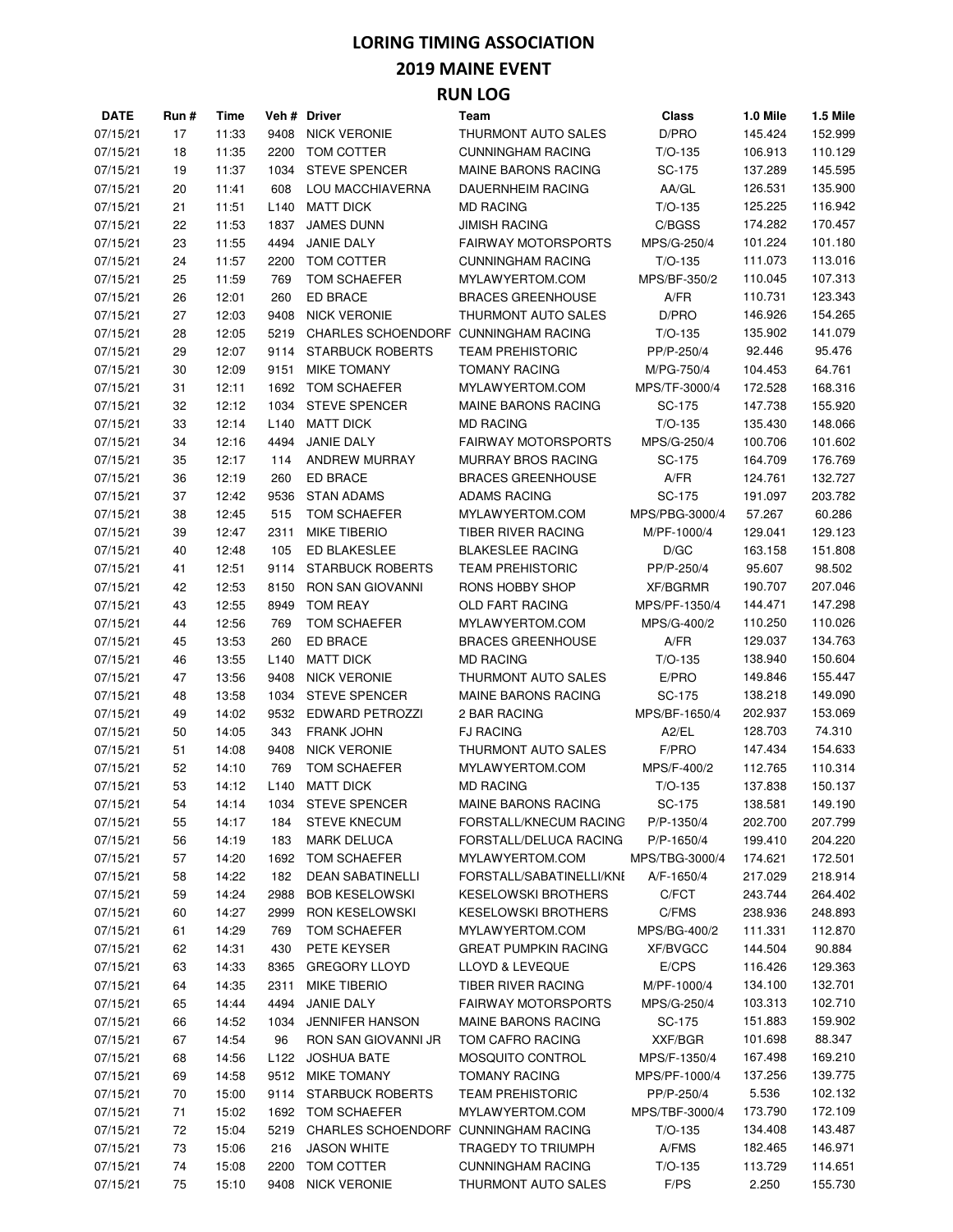#### **2019 MAINE EVENT**

| <b>DATE</b> | Run #          | Time  |              | Veh # Driver            | Team                        | <b>Class</b>      | 1.0 Mile | 1.5 Mile |
|-------------|----------------|-------|--------------|-------------------------|-----------------------------|-------------------|----------|----------|
| 07/15/21    | 76             | 15:12 | 65           | ROBERT GOBIEL           | <b>GOBIEL RACING</b>        | AA/GT             | 145.779  | 71.280   |
| 07/15/21    | 77             | 15:13 | 1034         | <b>JENNIFER HANSON</b>  | <b>MAINE BARONS RACING</b>  | SC-175            | 151.332  | 159.895  |
| 07/15/21    | 78             | 15:16 | 343          | <b>FRANK JOHN</b>       | <b>FJ RACING</b>            | A2/EL             | 143.953  | 91.387   |
| 07/15/21    | 79             | 15:19 | 4494         | <b>JANIE DALY</b>       | <b>FAIRWAY MOTORSPORTS</b>  | MPS/G-250/4       | 104.048  | 103.096  |
| 07/15/21    | 80             | 15:20 | 1837         | <b>JAMES DUNN</b>       | <b>JIMISH RACING</b>        | C/BGSS            | 180.693  | 179.861  |
| 07/15/21    | 81             | 15:22 | 8949         | <b>TOM REAY</b>         | OLD FART RACING             | MPS/PF-1350/4     | 149.478  | 152.328  |
| 07/15/21    | 82             | 15:25 | 9114         | <b>STARBUCK ROBERTS</b> | <b>TEAM PREHISTORIC</b>     | PP/P-250/4        | 99.983   | 104.931  |
| 07/15/21    | 83             | 15:27 | 769          | TOM SCHAEFER            | MYLAWYERTOM.COM             | MPS/BF-400/2      | 112.218  | 112.153  |
| 07/15/21    | 84             | 15:28 | 1034         | <b>JENNIFER HANSON</b>  | <b>MAINE BARONS RACING</b>  | SC-175            | 153.020  | 160.603  |
| 07/15/21    | 85             | 15:32 | 271          | TOM CROMPTON            | <b>KRYPTON RACING</b>       | <b>MPS/CG-500</b> | 96.046   | 88.481   |
| 07/15/21    | 86             | 15:34 | 515          | TOM SCHAEFER            | MYLAWYERTOM.COM             | MPS/PBF-3000/4    | 148.616  | 156.702  |
| 07/15/21    | 87             | 15:43 | 9114         | <b>STARBUCK ROBERTS</b> | <b>TEAM PREHISTORIC</b>     | PP/P-250/4        | 100.795  | 105.148  |
| 07/15/21    |                |       | 4494         | <b>JANIE DALY</b>       | <b>FAIRWAY MOTORSPORTS</b>  | MPS/G-250/4       |          | 102.733  |
|             | 88             | 15:45 |              |                         |                             |                   | 103.315  |          |
| 07/15/21    | 89             | 15:47 | 271          | TOM CROMPTON            | <b>KRYPTON RACING</b>       | <b>MPS/CG-500</b> | 94.536   | 90.713   |
| 07/15/21    | 90             | 15:48 | 2311         | <b>MIKE TIBERIO</b>     | TIBER RIVER RACING          | M/PF-1000/4       | 135.178  | 134.534  |
| 07/15/21    | 91             | 15:50 | 9151         | <b>MIKE TOMANY</b>      | <b>TOMANY RACING</b>        | M/PG-750/4        | 94.167   | 65.727   |
| 07/15/21    | 92             | 15:52 | 114          | ANDREW MURRAY           | MURRAY BROS RACING          | SC-175            | 167.298  | 178.577  |
| 07/15/21    | 93             | 15:56 | 9114         | <b>STARBUCK ROBERTS</b> | <b>TEAM PREHISTORIC</b>     | PP/P-250/4        | 103.087  | 106.082  |
| 07/15/21    | 94             | 15:58 | 271          | TOM CROMPTON            | <b>KRYPTON RACING</b>       | <b>MPS/CG-500</b> | 92.922   | 93.687   |
| 07/15/21    | 95             | 15:59 | 769          | TOM SCHAEFER            | MYLAWYERTOM.COM             | MPS/G-500/2       | 113.150  | 112.700  |
| 07/15/21    | 96             | 16:01 | 9408         | <b>NICK VERONIE</b>     | THURMONT AUTO SALES         | <b>F/BFSS</b>     | 150.537  | 155.645  |
| 07/15/21    | 97             | 16:04 | 2200         | TOM COTTER              | <b>CUNNINGHAM RACING</b>    | $T/O-135$         | 117.663  | 119.129  |
| 07/15/21    | 98             | 16:06 | 1034         | <b>JENNIFER HANSON</b>  | <b>MAINE BARONS RACING</b>  | SC-175            | 149.657  | 157.406  |
| 07/15/21    | 99             | 16:08 | 769          | TOM SCHAEFER            | MYLAWYERTOM.COM             | MPS/F-500/2       | 113.346  | 114.676  |
| 07/15/21    | 100            | 16:19 | $\mathbf{1}$ | TOM CROMPTON            | <b>KRYPTON RACING</b>       | T/O               | 27.659   | 27.973   |
| 07/15/21    | 101            | 16:21 | 769          | TOM SCHAEFER            | MYLAWYERTOM.COM             | MPS/BG-500/2      | 115.086  | 113.543  |
| 07/15/21    | 102            | 16:23 | 343          | <b>FRANK JOHN</b>       | <b>FJ RACING</b>            | A2/EL             | 148.348  | 94.081   |
| 07/15/21    | 103            | 16:25 | 8000         | <b>DARYL VICTOR</b>     | <b>VICTOR RACING</b>        | E/MP              | 107.274  | 111.676  |
| 07/15/21    | 104            | 16:37 | 9408         | <b>NICK VERONIE</b>     | THURMONT AUTO SALES         | F/BFSS            | 151.269  | 155.961  |
| 07/15/21    | 105            | 16:39 | 8150         | <b>RON SAN GIOVANNI</b> | RONS HOBBY SHOP             | <b>XF/BGRMR</b>   | 191.438  | 208.442  |
| 07/15/21    | 106            | 16:53 | 769          | TOM SCHAEFER            | MYLAWYERTOM.COM             | MPS/BF-500/2      | 115.177  | 116.351  |
| 07/15/21    | 107            | 16:55 | 8365         | <b>GREGORY LLOYD</b>    | LLOYD & LEVEQUE             | E/CPS             | 127.321  | 136.162  |
| 07/15/21    | 108            | 16:58 | 9115         | <b>KEVIN ROBERTS</b>    | <b>TEAM PREHISTORIC</b>     | M/PG-650/4        | 83.691   | 70.165   |
| 07/15/21    | 109            | 17:00 | 9114         | PAOLI ROBERTS           | <b>TEAM PREHISTORIC</b>     | PP/P-250/4        | 108.338  | 107.855  |
| 07/15/21    | 110            | 17:01 | 1034         | <b>JORDAN HANSON</b>    | MAINE BARONS RACING         | SC-175            | 149.831  | 159.141  |
| 07/15/21    | 111            | 17:03 | 2999         | RON KESELOWSKI          | <b>KESELOWSKI BROTHERS</b>  | C/FMS             | 237.133  | 139.345  |
| 07/15/21    | 112            | 17:05 | 8949         | <b>TOM REAY</b>         | OLD FART RACING             | MPS/PF-1350/4     | 149.486  | 151.518  |
| 07/15/21    | 113            | 17:08 | 2988         | <b>BOB KESELOWSKI</b>   | <b>KESELOWSKI BROTHERS</b>  | C/FCT             | 247.299  | 269.332  |
| 07/15/21    | 114            | 17:09 | 65           | ROBERT GOBIEL           | <b>GOBIEL RACING</b>        | AA/GT             | 192.749  | 208.373  |
| 07/15/21    | 115            | 17:12 | 182          | <b>DEAN SABATINELLI</b> | FORSTALL/SABATINELLI/KNE    | A/F-1650/4        | 219.376  | 103.605  |
| 07/15/21    | 116            | 17:13 | 9408         | <b>NICK VERONIE</b>     | THURMONT AUTO SALES         | F/BFSS            | 149.636  | 155.699  |
| 07/15/21    | 117            | 17:17 | 183          | <b>MARK DELUCA</b>      | FORSTALL/DELUCA RACING      | P/P-1650/4        | 196.672  | 152.272  |
| 07/15/21    | 118            | 17:31 | 184          | <b>STEVE KNECUM</b>     | FORSTALL/KNECUM RACING      | P/P-1350/4        | 205.766  | 210.404  |
| 07/15/21    | 119            | 17:33 | 769          | TOM SCHAEFER            | MYLAWYERTOM.COM             | MPS/G-650/2       | 115.193  | 113.363  |
| 07/15/21    | 120            | 17:34 | 2200         | TOM COTTER              | <b>CUNNINGHAM RACING</b>    | $T/O-135$         | 118.100  | 119.223  |
|             |                |       |              | <b>KEVIN ROBERTS</b>    | <b>TEAM PREHISTORIC</b>     | M/PG-650/4        | 127.377  | 131.644  |
| 07/15/21    | 121            | 17:36 | 9115         |                         |                             |                   |          | 107.335  |
| 07/15/21    | 122            | 17:38 | 9114         | PAOLI ROBERTS           | <b>TEAM PREHISTORIC</b>     | PP/P-250/4        | 108.110  |          |
| 07/15/21    | 123            | 17:40 | 1034         | <b>JORDAN HANSON</b>    | <b>MAINE BARONS RACING</b>  | SC-175            | 152.055  | 160.148  |
| 07/15/21    | 124            | 17:42 | 151          | <b>MIKE TOMANY</b>      | <b>TOMANY RACING</b>        | PP/P-1000/4       | 172.017  | 176.426  |
| 07/15/21    | 125            | 17:44 | 216          | <b>JASON WHITE</b>      | TRAGEDY TO TRIUMPH          | A/FMS             | 183.281  | 195.340  |
| 07/15/21    | 126            | 17:46 | 4494         | JANIE DALY              | <b>FAIRWAY MOTORSPORTS</b>  | MPS/G-250/4       | 104.041  | 104.128  |
| 07/15/21    | 127            | 17:47 | 769          | TOM SCHAEFER            | MYLAWYERTOM.COM             | MPS/F-650/2       | 114.672  | 113.947  |
| 07/15/21    | 128            | 17:49 | 430          | PETE KEYSER             | <b>GREAT PUMPKIN RACING</b> | XF/BVGCC          | 145.181  | 79.839   |
| 07/15/21    | 129            | 17:51 | 8365         | <b>GREGORY LLOYD</b>    | LLOYD & LEVEQUE             | E/CPS             | 121.533  | 133.135  |
| 07/15/21    | 130            | 17:53 | 151          | <b>MIKE TOMANY</b>      | <b>TOMANY RACING</b>        | PP/P-1000/4       | 173.396  | 176.925  |
| 07/15/21    | 131            | 17:55 | 96           | RON SAN GIOVANNI JR     | TOM CAFRO RACING            | XXF/BGR           | 144.358  | 157.424  |
| 07/15/21    | 132            | 17:58 | 4494         | JANIE DALY              | <b>FAIRWAY MOTORSPORTS</b>  | MPS/G-250/4       | 104.523  | 103.828  |
| 07/16/21    | 1              | 9:52  | 1837         | <b>JAMES DUNN</b>       | <b>JIMISH RACING</b>        | C/BGSS            | 181.372  | 187.739  |
| 07/16/21    | $\overline{2}$ | 9:54  |              | 8365 GREGORY LLOYD      | LLOYD & LEVEQUE             | E/CPS             | 119.735  | 130.318  |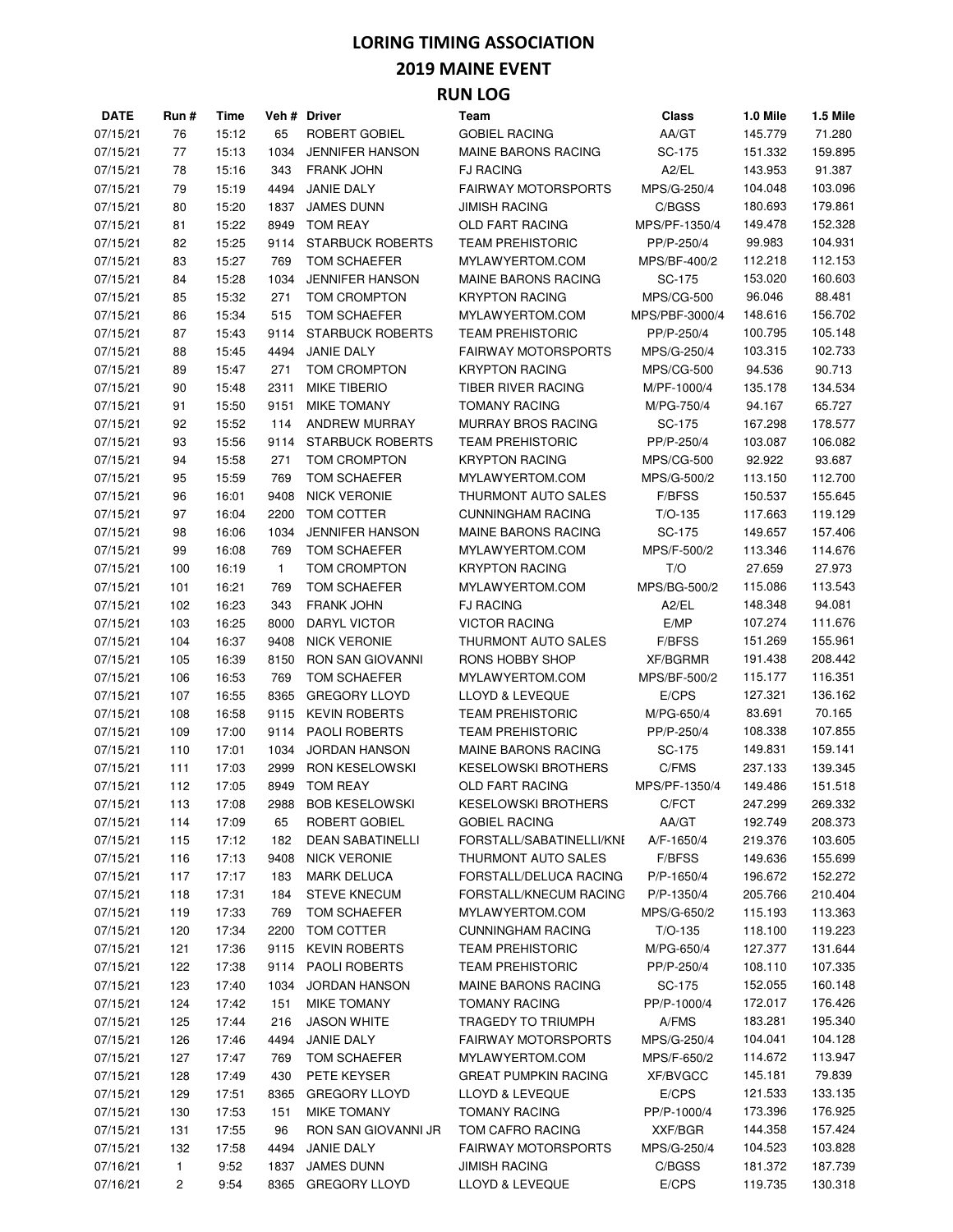#### **2019 MAINE EVENT**

| <b>DATE</b> | Run # | Time  |                  | Veh # Driver            | Team                       | Class         | 1.0 Mile | 1.5 Mile |
|-------------|-------|-------|------------------|-------------------------|----------------------------|---------------|----------|----------|
| 07/16/21    | 3     | 9:55  | 9151             | <b>MIKE TOMANY</b>      | <b>TOMANY RACING</b>       | M/PG-750/4    | 81.572   | 75.426   |
| 07/16/21    | 4     | 9:57  | 2200             | TOM COTTER              | <b>CUNNINGHAM RACING</b>   | $T/O-135$     | 117.327  | 118.135  |
| 07/16/21    | 5     | 9:59  | 4494             | <b>JANIE DALY</b>       | <b>FAIRWAY MOTORSPORTS</b> | MPS/G-250/4   | 103.306  | 103.695  |
| 07/16/21    | 6     | 10:17 | 9114             | <b>PAOLI ROBERTS</b>    | <b>TEAM PREHISTORIC</b>    | PP/P-250/4    | 103.917  | 107.385  |
| 07/16/21    | 7     | 10:21 | 2988             | <b>BOB KESELOWSKI</b>   | <b>KESELOWSKI BROTHERS</b> | C/FCT         | 245.733  | 261.734  |
| 07/16/21    | 8     | 10:23 | 9421             | <b>MIKE GONI</b>        | <b>PRT RACING</b>          | M/PG-650/4    | 115.544  | 108.113  |
| 07/16/21    | 9     | 10:26 | 950              | <b>NORMAN MILLS</b>     | <b>MILLS RACING</b>        | M/PBG-500/4   | 65.794   | 65.422   |
| 07/16/21    | 10    | 10:29 | 9115             | <b>KEVIN ROBERTS</b>    | <b>TEAM PREHISTORIC</b>    | M/PG-650/4    | 126.779  | 131.862  |
| 07/16/21    | 11    | 10:33 | 9114             | <b>STARBUCK ROBERTS</b> | <b>TEAM PREHISTORIC</b>    | PP/P-250/4    | 101.388  | 106.270  |
| 07/16/21    | 12    | 10:37 | 4494             | <b>JANIE DALY</b>       | <b>FAIRWAY MOTORSPORTS</b> | MPS/G-250/4   | 101.834  | 102.077  |
| 07/16/21    | 13    | 10:39 | 114              | <b>ANDREW MURRAY</b>    | <b>MURRAY BROS RACING</b>  | SC-175        | 163.142  | 176.663  |
| 07/16/21    |       | 10:41 | 9408             | <b>NICK VERONIE</b>     | THURMONT AUTO SALES        | F/BFSS        |          | 155.554  |
|             | 14    |       |                  |                         |                            |               | 151.413  |          |
| 07/16/21    | 15    | 10:42 | 9115             | <b>KEVIN ROBERTS</b>    | <b>TEAM PREHISTORIC</b>    | M/PG-650/4    | 113.573  | 125.093  |
| 07/16/21    | 16    | 10:45 | 9114             | <b>STARBUCK ROBERTS</b> | <b>TEAM PREHISTORIC</b>    | PP/P-250/4    | 105.565  | 108.022  |
| 07/16/21    | 17    | 10:46 | 4494             | <b>JANIE DALY</b>       | <b>FAIRWAY MOTORSPORTS</b> | MPS/G-250/4   | 101.900  | 102.998  |
| 07/16/21    | 18    | 10:52 | 9151             | <b>MIKE TOMANY</b>      | <b>TOMANY RACING</b>       | M/PG-750/4    | 88.637   | 69.602   |
| 07/16/21    | 19    | 10:53 | L <sub>140</sub> | <b>MATT DICK</b>        | <b>MD RACING</b>           | $T/O-135$     | 139.269  | 150.212  |
| 07/16/21    | 20    | 10:55 | 9408             | <b>NICK VERONIE</b>     | THURMONT AUTO SALES        | <b>F/BFSS</b> | 150.044  | 155.772  |
| 07/16/21    | 21    | 10:56 | 2999             | <b>RON KESELOWSKI</b>   | <b>KESELOWSKI BROTHERS</b> | C/FMS         | 235.956  | 142.710  |
| 07/16/21    | 22    | 10:58 | 9115             | <b>KEVIN ROBERTS</b>    | <b>TEAM PREHISTORIC</b>    | M/PG-650/4    | 126.350  | 130.325  |
| 07/16/21    | 23    | 11:01 | 9114             | <b>STARBUCK ROBERTS</b> | <b>TEAM PREHISTORIC</b>    | PP/P-250/4    | 106.280  | 107.970  |
| 07/16/21    | 24    | 11:03 | 2200             | TOM COTTER              | <b>CUNNINGHAM RACING</b>   | $T/O-135$     | 119.452  | 121.785  |
| 07/16/21    | 25    | 11:05 | 769              | TOM SCHAEFER            | MYLAWYERTOM.COM            | MPS/BG-650/2  | 113.985  | 115.835  |
| 07/16/21    | 26    | 11:06 | 4494             | <b>JANIE DALY</b>       | <b>FAIRWAY MOTORSPORTS</b> | MPS/G-250/4   | 103.231  | 103.501  |
| 07/16/21    | 27    | 11:08 | 804              | BC WOOD                 | <b>BC WOOD RACING</b>      | XO/VGC        | 96.105   | 72.691   |
| 07/16/21    | 28    | 11:10 | 9408             | <b>NICK VERONIE</b>     | THURMONT AUTO SALES        | F/BFSS        | 149.520  | 156.322  |
| 07/16/21    | 29    | 11:12 | L <sub>140</sub> | <b>MATT DICK</b>        | <b>MD RACING</b>           | $T/O-135$     | 140.335  | 153.243  |
| 07/16/21    | 30    | 11:13 | 1692             | <b>TOM SCHAEFER</b>     | MYLAWYERTOM.COM            | M/TBG-1000/4  | 166.681  | 171.430  |
| 07/16/21    | 31    | 13:44 | 4817             | <b>MARY-ANN GREGORY</b> | <b>GREGORY RACING</b>      | $T/O-135$     | 104.415  | 103.279  |
| 07/16/21    | 32    | 13:46 | 8365             | <b>GREGORY LLOYD</b>    | LLOYD & LEVEQUE            | E/CPS         | 135.229  | 141.214  |
| 07/16/21    | 33    | 13:48 | 950              | <b>NORMAN MILLS</b>     | <b>MILLS RACING</b>        | M/PBG-500/4   | 57.384   | 59.350   |
| 07/16/21    | 34    | 13:50 | 1918             | <b>DON ROBERTS</b>      | WHITE BEARD RACING         | A/PBF-2000/4  | 152.007  | 153.805  |
| 07/16/21    | 35    | 13:52 | 4817             | <b>MARY-ANN GREGORY</b> | <b>GREGORY RACING</b>      | $T/O-135$     | 120.588  | 120.034  |
| 07/16/21    | 36    | 13:55 | 515              | TOM SCHAEFER            | MYLAWYERTOM.COM            | MPS/PF-2000/4 | 139.100  | 148.540  |
| 07/16/21    | 37    | 13:58 | 1837             | <b>JAMES DUNN</b>       | <b>JIMISH RACING</b>       | C/BGSS        | 168.049  | 162.934  |
| 07/16/21    | 38    | 14:00 | 9151             | <b>MIKE TOMANY</b>      | <b>TOMANY RACING</b>       | M/PG-750/4    | 65.200   | 65.911   |
| 07/16/21    | 39    | 14:01 | 1918             | <b>DON ROBERTS</b>      | WHITE BEARD RACING         | A/PBF-2000/4  | 148.877  | 151.451  |
| 07/16/21    | 40    | 14:03 | 9408             | <b>NICK VERONIE</b>     | THURMONT AUTO SALES        | <b>F/BFSS</b> | 144.463  | 150.930  |
| 07/16/21    | 41    | 14:05 | 769              | TOM SCHAEFER            | MYLAWYERTOM.COM            | MPS/BF-650/2  | 93.794   | 94.128   |
| 07/16/21    | 42    | 14:06 |                  | 4817 MARY-ANN GREGORY   | <b>GREGORY RACING</b>      | $T/O-135$     | 120.553  | 119.519  |
| 07/16/21    | 43    | 14:08 | 1812             | TOM PEASE               | PEASE MOTORSPORTS          | C/GCC         | 138.354  | 134.996  |
| 07/16/21    | 44    | 14:10 |                  | 9114 PAOLI ROBERTS      | <b>TEAM PREHISTORIC</b>    | PP/P-250/4    | 95.724   | 96.683   |
| 07/16/21    | 45    | 14:12 | 1692             | TOM SCHAEFER            | MYLAWYERTOM.COM            | M/TBF-1000/4  | 150.741  | 153.200  |
| 07/16/21    | 46    | 14:14 | 9408             | <b>NICK VERONIE</b>     | THURMONT AUTO SALES        | F/BFSS        | 143.984  | 149.949  |
| 07/16/21    | 47    | 14:15 | 9151             | <b>MIKE TOMANY</b>      | <b>TOMANY RACING</b>       | M/PG-750/4    | 111.479  | 110.638  |
| 07/16/21    | 48    | 14:17 | 4817             | MARY-ANN GREGORY        | <b>GREGORY RACING</b>      | $T/O-135$     | 120.508  | 119.422  |
| 07/16/21    | 49    | 14:21 | 9114             | <b>PAOLI ROBERTS</b>    | <b>TEAM PREHISTORIC</b>    | PP/P-250/4    | 95.684   | 95.532   |
| 07/16/21    | 50    | 14:23 | 769              | TOM SCHAEFER            | MYLAWYERTOM.COM            | MPS/BG-750/2  | 94.477   | 93.838   |
| 07/16/21    | 51    | 14:25 | 9309             | <b>KIRK ASSELYN</b>     | <b>ASSELYN RACING</b>      | C/GCC         | 157.282  | 85.430   |
| 07/16/21    | 52    | 14:29 | 769              | TOM SCHAEFER            | MYLAWYERTOM.COM            | MPS/BF-750/2  | 94.797   | 95.013   |
| 07/16/21    | 53    | 14:30 | 2999             | <b>RON KESELOWSKI</b>   | <b>KESELOWSKI BROTHERS</b> | C/FMS         | 238.478  | 148.610  |
| 07/16/21    | 54    | 14:32 | 9114             | <b>PAOLI ROBERTS</b>    | <b>TEAM PREHISTORIC</b>    | PP/P-250/4    | 95.438   | 96.102   |
| 07/16/21    | 55    | 14:34 | 9309             | KIRK ASSELYN            | <b>ASSELYN RACING</b>      | C/GCC         | 155.100  | 80.277   |
| 07/16/21    | 56    | 14:39 | 769              | TOM SCHAEFER            | MYLAWYERTOM.COM            | MPS/G-1000/2  | 96.465   | 96.043   |
| 07/16/21    | 57    | 14:40 | 8365             | <b>GREGORY LLOYD</b>    | LLOYD & LEVEQUE            | E/CPS         | 151.609  | 154.756  |
| 07/16/21    | 58    | 14:42 | 804              | BC WOOD                 | BC WOOD RACING             | XO/VGC        | 109.810  | 114.681  |
| 07/16/21    | 59    | 14:44 | 9114             | <b>PAOLI ROBERTS</b>    | <b>TEAM PREHISTORIC</b>    | PP/P-250/4    | 96.417   | 95.579   |
| 07/16/21    | 60    | 14:46 | 769              | TOM SCHAEFER            | MYLAWYERTOM.COM            | MPS/F-1000/2  | 96.454   | 98.059   |
| 07/16/21    | 61    | 14:48 | 1837             | <b>JAMES DUNN</b>       | <b>JIMISH RACING</b>       | C/BGSS        | 150.463  | 68.471   |
| 07/16/21    | 62    | 14:50 | 8949             | TOM REAY                | OLD FART RACING            | MPS/PG-1350/4 | 127.590  | 119.161  |
| 07/16/21    | 63    | 14:53 |                  | 9114 PAOLI ROBERTS      | <b>TEAM PREHISTORIC</b>    | PP/P-250/4    | 96.375   | 95.756   |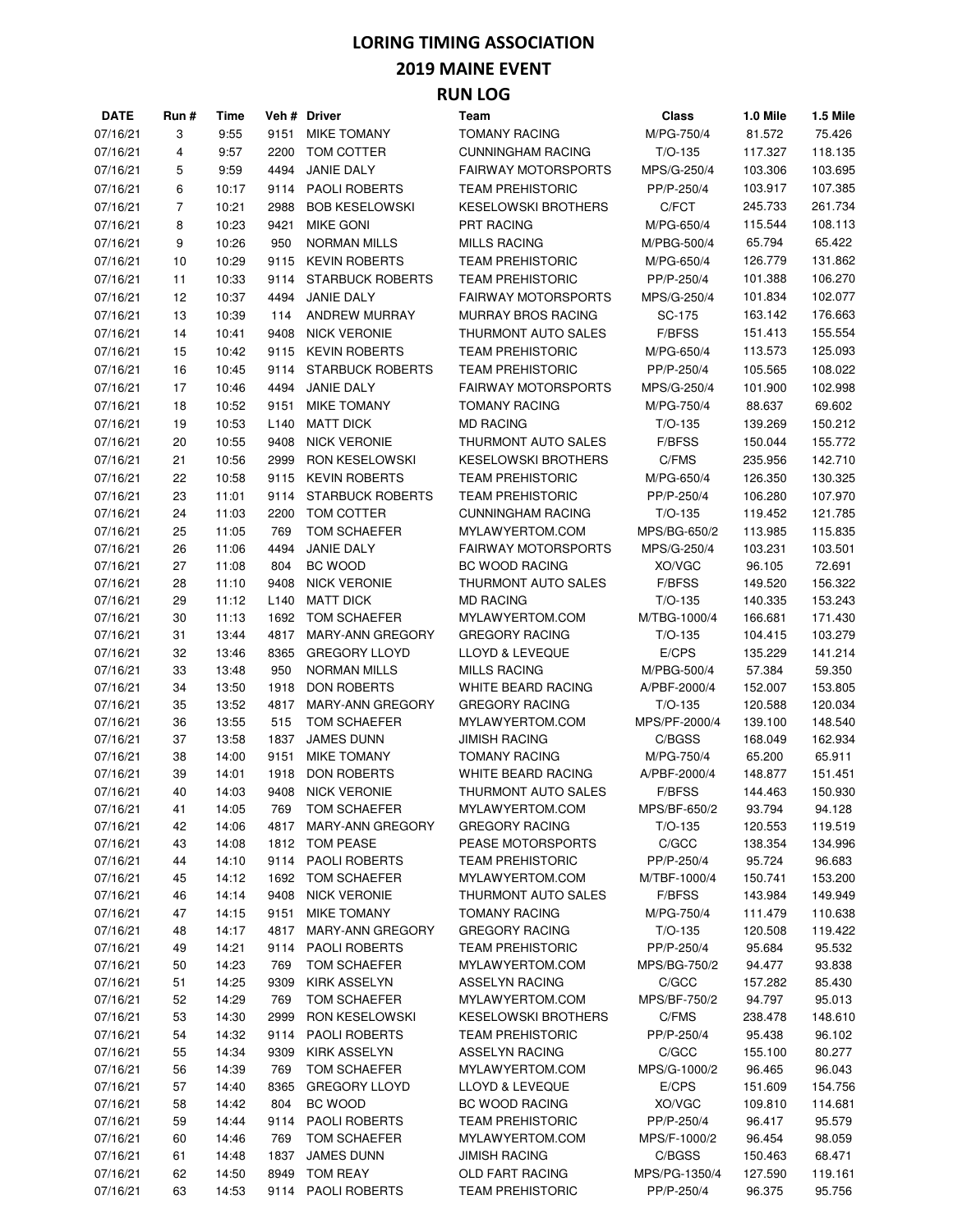#### **2019 MAINE EVENT**

| <b>DATE</b> | Run #        | Time  |      | Veh # Driver            | Team                       | <b>Class</b>  | 1.0 Mile | 1.5 Mile |
|-------------|--------------|-------|------|-------------------------|----------------------------|---------------|----------|----------|
| 07/16/21    | 64           | 14:55 | 1692 | TOM SCHAEFER            | MYLAWYERTOM.COM            | M/TG-1350/4   | 158.437  | 161.767  |
| 07/16/21    | 65           | 14:58 | 216  | <b>JASON WHITE</b>      | TRAGEDY TO TRIUMPH         | A/FMS         | 181.836  | 194.659  |
| 07/16/21    | 66           | 15:02 | 9114 | PAOLI ROBERTS           | <b>TEAM PREHISTORIC</b>    | PP/P-250/4    | 96.525   | 98.606   |
| 07/16/21    | 67           | 15:04 | 769  | TOM SCHAEFER            | MYLAWYERTOM.COM            | MPS/BG-1000/2 | 95.888   | 97.768   |
| 07/16/21    | 68           | 15:06 | 2988 | <b>BOB KESELOWSKI</b>   | <b>KESELOWSKI BROTHERS</b> | C/FCT         | 244.148  | 263.635  |
| 07/16/21    | 69           | 15:08 | 9408 | <b>NICK VERONIE</b>     | THURMONT AUTO SALES        | F/BFSS        | 145.572  | 153.400  |
| 07/16/21    | 70           | 15:10 | 9114 | <b>PAOLI ROBERTS</b>    | <b>TEAM PREHISTORIC</b>    | PP/P-250/4    | 97.739   | 98.697   |
| 07/16/21    | 71           | 15:12 | 769  | TOM SCHAEFER            | MYLAWYERTOM.COM            | MPS/BF-1000/2 | 98.386   | 98.535   |
| 07/16/21    | 72           | 15:14 | 950  | <b>NORMAN MILLS</b>     | <b>MILLS RACING</b>        | M/PBG-500/4   | 59.562   | 59.579   |
|             |              | 15:19 | 769  | TOM SCHAEFER            | MYLAWYERTOM.COM            |               |          | 96.089   |
| 07/16/21    | 73           |       |      | <b>NICK VERONIE</b>     |                            | M/F-350/2     | 96.120   |          |
| 07/16/21    | 74           | 15:21 | 9408 |                         | THURMONT AUTO SALES        | F/BFSS        | 143.825  | 152.194  |
| 07/16/21    | 75           | 15:22 | 9114 | PAOLI ROBERTS           | <b>TEAM PREHISTORIC</b>    | PP/P-250/4    | 96.249   | 96.668   |
| 07/16/21    | 76           | 15:24 | 1812 | <b>TOM PEASE</b>        | PEASE MOTORSPORTS          | C/GCC         | 140.122  | 139.288  |
| 07/16/21    | 77           | 15:26 | 769  | TOM SCHAEFER            | MYLAWYERTOM.COM            | M/BG-350/2    | 94.601   | 95.396   |
| 07/16/21    | 78           | 15:35 | 769  | TOM SCHAEFER            | MYLAWYERTOM.COM            | M/BF-350/2    | 94.017   | 92.615   |
| 07/16/21    | 79           | 15:44 | 769  | TOM SCHAEFER            | MYLAWYERTOM.COM            | M/F-400/2     | 92.238   | 91.456   |
| 07/16/21    | 80           | 15:46 | 9408 | <b>NICK VERONIE</b>     | THURMONT AUTO SALES        | F/BFSS        | 144.220  | 151.084  |
| 07/16/21    | 81           | 15:48 | 9114 | <b>STARBUCK ROBERTS</b> | <b>TEAM PREHISTORIC</b>    | PP/P-250/4    | 92.414   | 95.528   |
| 07/16/21    | 82           | 15:52 | 9408 | <b>NICK VERONIE</b>     | THURMONT AUTO SALES        | <b>F/BFSS</b> | 144.081  | 151.583  |
| 07/16/21    | 83           | 16:10 | 769  | TOM SCHAEFER            | MYLAWYERTOM.COM            | M/BG-400/2    | 92.600   | 92.249   |
| 07/16/21    | 84           | 16:11 | 9114 | <b>STARBUCK ROBERTS</b> | <b>TEAM PREHISTORIC</b>    | PP/P-250/4    | 91.230   | 92.418   |
| 07/16/21    | 85           | 16:13 | 2999 | RON KESELOWSKI          | <b>KESELOWSKI BROTHERS</b> | C/FMS         | 240.008  | 142.673  |
| 07/16/21    | 86           | 16:15 | 9408 | <b>NICK VERONIE</b>     | <b>THURMONT AUTO SALES</b> | F/BFSS        | 144.331  | 152.141  |
| 07/16/21    | 87           | 16:17 | 8365 | <b>GREGORY LLOYD</b>    | LLOYD & LEVEQUE            | E/CPS         | 142.605  | 151.787  |
| 07/16/21    | 88           | 16:19 | 9114 | <b>STARBUCK ROBERTS</b> | <b>TEAM PREHISTORIC</b>    | PP/P-250/4    | 91.768   | 93.913   |
| 07/16/21    | 89           | 16:23 | 9408 | <b>NICK VERONIE</b>     | THURMONT AUTO SALES        | F/BFSS        | 144.630  | 151.353  |
| 07/16/21    | 90           | 16:43 | 9151 | <b>MIKE TOMANY</b>      | <b>TOMANY RACING</b>       | M/PG-750/4    | 110.123  | 111.201  |
| 07/16/21    | 91           | 16:55 | 769  | TOM SCHAEFER            | MYLAWYERTOM.COM            | M/BF-400/2    | 92.540   | 93.144   |
| 07/16/21    | 92           | 16:56 | 1812 | <b>TOM PEASE</b>        | PEASE MOTORSPORTS          | C/GCC         | 155.125  | 155.106  |
|             |              |       |      |                         |                            |               |          |          |
| 07/16/21    | 93           | 16:57 | 1837 | <b>JAMES DUNN</b>       | <b>JIMISH RACING</b>       | C/BGSS        | 171.224  | 173.671  |
| 07/16/21    | 94           | 17:00 | 9408 | <b>NICK VERONIE</b>     | THURMONT AUTO SALES        | F/BFSS        | 141.684  | 149.218  |
| 07/16/21    | 95           | 17:03 | 769  | TOM SCHAEFER            | MYLAWYERTOM.COM            | M/BG-500/2    | 92.116   | 92.603   |
| 07/16/21    | 96           | 17:05 | 950  | <b>NORMAN MILLS</b>     | <b>MILLS RACING</b>        | M/PBG-500/4   | 55.229   | 54.869   |
| 07/16/21    | 97           | 17:07 | 8365 | <b>GREGORY LLOYD</b>    | LLOYD & LEVEQUE            | E/CPS         | 148.931  | 145.887  |
| 07/17/21    | $\mathbf{1}$ | 8:25  | 1918 | <b>DON ROBERTS</b>      | WHITE BEARD RACING         | A/PBF-2000/4  | 163.087  | 165.867  |
| 07/17/21    | 2            | 8:52  | 1980 | ROBERT WOOD             | <b>WOOD BROS RACING</b>    | $T/O-135$     | 140.972  | 140.453  |
| 07/17/21    | 3            | 8:55  | 1837 | <b>JAMES DUNN</b>       | <b>JIMISH RACING</b>       | C/BGSS        | 179.174  | 183.293  |
| 07/17/21    | 4            | 8:57  | 1517 | DANIEL COLLIN           | <b>COLLIN RACING</b>       | SC-175        | 130.732  | 89.928   |
| 07/17/21    | 5            | 9:00  | 52   | <b>KRAIG DUMAIS</b>     | <b>DUMAIS RACING</b>       | SC-175        | 157.680  | 92.085   |
| 07/17/21    | 6            | 9:01  | 1515 | <b>BRANDON CYR</b>      | <b>CYR RACING</b>          | SC-175        | 173.080  | 110.249  |
| 07/17/21    | 7            | 9:04  | 608  | LOU MACCHIAVERNA        | DAUERNHEIM RACING          | AA/GL         | 154.587  | 159.688  |
| 07/17/21    | 8            | 9:05  | 8949 | <b>TOM REAY</b>         | OLD FART RACING            | MPS/PG-1350/4 | 140.600  | 144.473  |
| 07/17/21    | 9            | 9:11  | 9543 | <b>MIKE GONI</b>        | PRT RACING                 | MPS/PBF-650/4 | 143.764  | 110.499  |
| 07/17/21    | 10           | 9:13  | 9114 | <b>STARBUCK ROBERTS</b> | <b>TEAM PREHISTORIC</b>    | PP/P-250/4    | 104.550  | 104.128  |
| 07/17/21    | 11           | 9:17  | 343  | <b>FRANK JOHN</b>       | <b>FJ RACING</b>           | A2/EL         | 147.264  | 87.329   |
| 07/17/21    | 12           | 9:19  | 1980 | ROBERT WOOD             | WOOD BROS RACING           | $T/O-135$     | 143.420  | 141.050  |
| 07/17/21    | 13           | 9:27  | 1517 | DANIEL COLLIN           | <b>COLLIN RACING</b>       | SC-175        | 154.235  | 113.172  |
| 07/17/21    | 14           | 9:29  | 9114 | <b>STARBUCK ROBERTS</b> | <b>TEAM PREHISTORIC</b>    | PP/P-250/4    | 104.854  | 104.920  |
| 07/17/21    | 15           | 9:31  | 9309 | <b>KIRK ASSELYN</b>     | <b>ASSELYN RACING</b>      | C/GCC         | 158.763  | 73.916   |
| 07/17/21    | 16           | 9:33  | 4494 | JANIE DALY              | <b>FAIRWAY MOTORSPORTS</b> | MPS/G-250/4   | 99.489   | 99.679   |
| 07/17/21    | 17           | 9:34  | 5992 | <b>LESLIE MCMONAGLE</b> | <b>DUCATEH RACING</b>      | MPS/G-1350/4  | 121.278  | 121.230  |
| 07/17/21    | 18           | 9:36  | 1515 | <b>BRANDON CYR</b>      | <b>CYR RACING</b>          | SC-175        | 164.678  | 112.501  |
|             |              |       | 52   |                         | <b>DUMAIS RACING</b>       | SC-175        |          |          |
| 07/17/21    | 19           | 9:38  |      | <b>KRAIG DUMAIS</b>     |                            |               | 159.345  | 83.038   |
| 07/17/21    | 20           | 9:39  | 769  | TOM SCHAEFER            | MYLAWYERTOM.COM            | M/BF-500/2    | 109.141  | 108.698  |
| 07/17/21    | 21           | 9:40  | 151  | <b>MIKE TOMANY</b>      | <b>TOMANY RACING</b>       | PP/P-1000/4   | 170.572  | 176.098  |
| 07/17/21    | 22           | 9:42  | 9408 | <b>NICK VERONIE</b>     | THURMONT AUTO SALES        | <b>F/BFSS</b> | 147.505  | 155.204  |
| 07/17/21    | 23           | 9:44  | 9114 | <b>STARBUCK ROBERTS</b> | <b>TEAM PREHISTORIC</b>    | PP/P-250/4    | 104.649  | 105.719  |
| 07/17/21    | 24           | 9:49  | 9309 | KIRK ASSELYN            | ASSELYN RACING             | C/GCC         | 161.981  | 167.812  |
| 07/17/21    | 25           | 9:50  | 4494 | <b>JANIE DALY</b>       | <b>FAIRWAY MOTORSPORTS</b> | MPS/G-250/4   | 100.503  | 101.102  |
| 07/17/21    | 24           | 9:50  | 769  | TOM SCHAEFER            | MYLAWYERTOM.COM            | M/G-650/2     | 109.443  | 108.935  |
| 07/17/21    | 26           | 9:52  | 1812 | <b>TOM PEASE</b>        | PEASE MOTORSPORTS          | C/GCC         | 156.177  | 155.592  |
| 07/17/21    | 27           | 9:54  | 151  | <b>MIKE TOMANY</b>      | <b>TOMANY RACING</b>       | PP/P-1000/4   | 165.191  | 169.981  |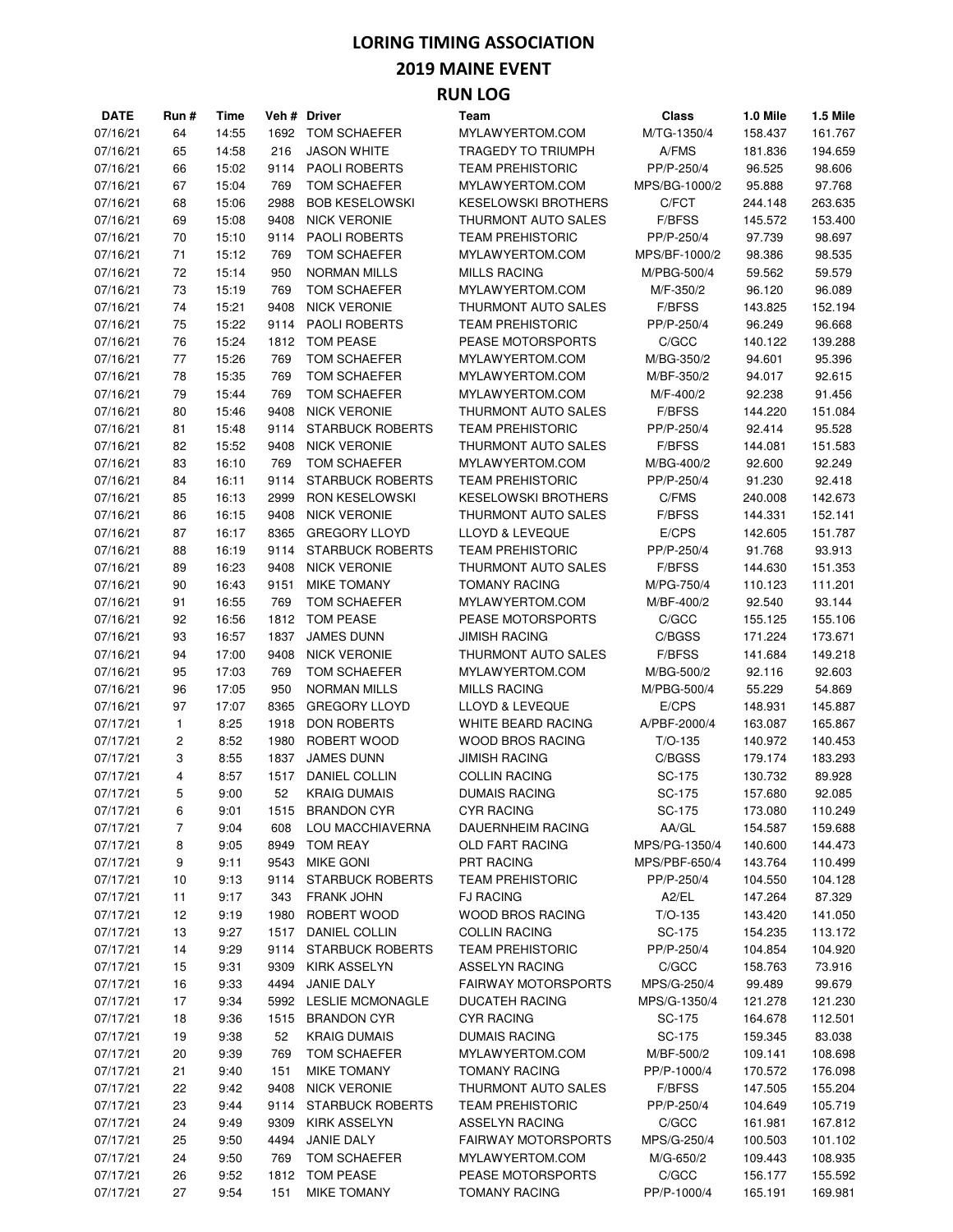#### **2019 MAINE EVENT**

| <b>DATE</b>          | Run #    | Time           |                  | Veh # Driver                       | Team                                 | <b>Class</b>        | 1.0 Mile           | 1.5 Mile           |
|----------------------|----------|----------------|------------------|------------------------------------|--------------------------------------|---------------------|--------------------|--------------------|
| 07/17/21             | 28       | 9:56           | 9408             | <b>NICK VERONIE</b>                | THURMONT AUTO SALES                  | <b>F/BFSS</b>       | 146.643            | 154.608            |
| 07/17/21             | 29       | 9:57           | 9114             | <b>STARBUCK ROBERTS</b>            | <b>TEAM PREHISTORIC</b>              | PP/P-250/4          | 105.296            | 105.608            |
| 07/17/21             | 30       | 10:00          | 1692             | <b>TOM SCHAEFER</b>                | MYLAWYERTOM.COM                      | M/TF-1350/4         | 165.788            | 167.592            |
| 07/17/21             | 31       | 10:02          | L <sub>140</sub> | <b>MATT DICK</b>                   | <b>MD RACING</b>                     | $T/O-135$           | 136.820            | 149.287            |
| 07/17/21             | 24       | 10:03          | 5992             | <b>LESLIE MCMONAGLE</b>            | <b>DUCATEH RACING</b>                | MPS/G-1350/4        | 168.881            | 164.408            |
| 07/17/21             | 33       | 10:06          | 608              | LOU MACCHIAVERNA                   | <b>DAUERNHEIM RACING</b>             | AA/GL               | 163.443            | 181.276            |
| 07/17/21             | 24       | 10:08          | 9421             | <b>MIKE GONI</b>                   | <b>PRT RACING</b>                    | M/PG-650/4          | 112.596            | 120.835            |
| 07/17/21             | 25       | 9:50           | 4494             | <b>JANIE DALY</b>                  | <b>FAIRWAY MOTORSPORTS</b>           | MPS/G-250/4         | 100.503            | 101.102            |
| 07/17/21             | 26       | 10:45          | 5992             | <b>LESLIE MCMONAGLE</b>            | <b>DUCATEH RACING</b>                | MPS/G-1350/4        | 145.534            | 140.802            |
| 07/17/21             | 27       | 9:50           | 769              | <b>TOM SCHAEFER</b>                | MYLAWYERTOM.COM                      | M/F-650/2           | 109.443            | 108.935            |
| 07/17/21             | 28       | 9:52           | 1812             | TOM PEASE                          | PEASE MOTORSPORTS                    | C/GCC               | 156.177            | 155.592            |
| 07/17/21             | 29       | 9:54           | 151              | <b>MIKE TOMANY</b>                 | <b>TOMANY RACING</b>                 | PP/P-1000/4         | 165.191            | 169.981            |
| 07/17/21             | 30       | 9:56           | 9408             | <b>NICK VERONIE</b>                | THURMONT AUTO SALES                  | <b>F/BFSS</b>       | 146.643            | 154.608            |
| 07/17/21             | 31       | 9:57           | 9114             | <b>STARBUCK ROBERTS</b>            | <b>TEAM PREHISTORIC</b>              | PP/P-250/4          | 105.296            | 105.608            |
| 07/17/21             | 32       | 10:00          | 1692             | <b>TOM SCHAEFER</b>                | MYLAWYERTOM.COM                      | M/TBG-1350/4        | 165.788            | 167.592            |
| 07/17/21             | 33       | 10:02          | L <sub>140</sub> | <b>MATT DICK</b>                   | <b>MD RACING</b>                     | $T/O-135$           | 136.820            | 149.287            |
| 07/17/21             | 34       | 10:03          | 5992             | <b>LESLIE MCMONAGLE</b>            | <b>DUCATEH RACING</b>                | MPS/G-1350/4        | 168.881            | 164.408            |
| 07/17/21             | 35       | 10:06          | 608              | LOU MACCHIAVERNA                   | DAUERNHEIM RACING                    | AA/GL               | 163.443            | 181.276            |
| 07/17/21             | 36       | 10:08          | 9421             | <b>MIKE GONI</b>                   | <b>PRT RACING</b>                    | M/PG-650/4          | 112.596            | 120.835            |
| 07/17/21             | 37       | 10:51          | 769              | TOM SCHAEFER                       | MYLAWYERTOM.COM                      | M/BG-650/2          | 107.667            | 108.279            |
| 07/17/21             | 38       | 10:53          | 1515             | <b>BRANDON CYR</b>                 | <b>CYR RACING</b>                    | SC-175              | 171.555            | 119.619            |
| 07/17/21             | 39       | 10:55          | 9408             | <b>NICK VERONIE</b>                | THURMONT AUTO SALES                  | <b>F/BFSS</b>       | 146.794            | 155.240            |
| 07/17/21             | 40       | 10:56          | 343              | <b>FRANK JOHN</b>                  | <b>FJ RACING</b>                     | A2/EL               | 150.551            | 150.973            |
| 07/17/21             | 41       | 10:58          | 9114             | <b>PAOLI ROBERTS</b>               | <b>TEAM PREHISTORIC</b>              | PP/P-250/4          | 103.517            | 105.043            |
| 07/17/21             | 42       | 11:00          | L <sub>140</sub> | <b>MATT DICK</b>                   | <b>MD RACING</b>                     | $T/O-135$           | 137.358            | 149.169            |
| 07/17/21             | 43       | 11:02          | 5992             | <b>LESLIE MCMONAGLE</b>            | <b>DUCATEH RACING</b>                | MPS/G-1350/4        | 179.881            | 183.299            |
| 07/17/21             | 44       | 11:04          | 1692             | <b>TOM SCHAEFER</b>                | MYLAWYERTOM.COM                      | M/TBF-1350/4        | 163.175            | 165.497            |
| 07/17/21             | 45       | 11:05          | 8949             | <b>TOM REAY</b>                    | <b>OLD FART RACING</b>               | MPS/PG-1350/4       | 140.963            | 146.132            |
| 07/17/21             | 46       | 11:07          | 993              | <b>LESLIE MCMONAGLE</b>            | <b>DUCATEH RACING</b>                | MPS/G-1350/4        | 118.758            | 115.155            |
| 07/17/21             | 47       | 11:09          | 1517             | <b>DANIEL COLLIN</b>               | <b>COLLIN RACING</b>                 | SC-175              | 153.899            | 112.796            |
| 07/17/21             | 48       | 11:11          | 52               | <b>KRAIG DUMAIS</b>                | <b>DUMAIS RACING</b>                 | SC-175              | 159.231            | 77.547             |
| 07/17/21             | 49       | 11:12          | 804              | BC WOOD                            | BC WOOD RACING                       | XO/VGC              | 117.937            | 105.351            |
| 07/17/21             | 50       | 11:14          | 1837             | <b>JAMES DUNN</b>                  | <b>JIMISH RACING</b>                 | C/BGSS              | 187.830            | 191.080            |
| 07/17/21             | 51       | 11:16          | 769              | TOM SCHAEFER                       | MYLAWYERTOM.COM                      | M/BF-650/2          | 108.416            | 107.704            |
| 07/17/21             | 52       | 11:17          | 9408             | <b>NICK VERONIE</b>                | THURMONT AUTO SALES                  | F/BFSS              | 145.467            | 155.053            |
| 07/17/21             | 53       | 11:19          | 9114             | <b>PAOLI ROBERTS</b>               | <b>TEAM PREHISTORIC</b>              | PP/P-250/4          | 104.013            | 104.121            |
| 07/17/21             | 54       | 11:21          | 993              | <b>LESLIE MCMONAGLE</b>            | <b>DUCATEH RACING</b>                | MPS/G-1350/4        | 141.999            | 140.016            |
| 07/17/21             | 55       | 11:23          | L <sub>140</sub> | <b>MATT DICK</b>                   | <b>MD RACING</b>                     | $T/O-135$           | 138.373            | 149.389            |
| 07/17/21             | 56       | 11:28          |                  | 1692 TOM SCHAEFER                  | MYLAWYERTOM.COM                      | M/TG-1650/4         | 167.140            | 169.682            |
| 07/17/21             | 57       | 11:30          |                  | 1812 TOM PEASE                     | PEASE MOTORSPORTS                    | C/GCC               | 160.018            | 168.980            |
| 07/17/21             | 58       | 11:32          | 1980             | ROBERT WOOD                        | <b>WOOD BROS RACING</b>              | $T/O-135$           | 142.146            | 150.151            |
| 07/17/21             | 59       | 11:33          |                  | 5992 LESLIE MCMONAGLE              | <b>DUCATEH RACING</b>                | MPS/G-1350/4        | 178.726            | 182.111            |
| 07/17/21             | 60       | 11:35          | 993              | <b>LESLIE MCMONAGLE</b>            | <b>DUCATEH RACING</b>                | MPS/G-1350/4        | 163.980            | 163.734            |
| 07/17/21             | 61       | 11:36          | 9408             | <b>NICK VERONIE</b>                | THURMONT AUTO SALES                  | <b>F/BFSS</b>       | 145.495            | 155.096            |
| 07/17/21             | 62       | 11:38          | 769              | TOM SCHAEFER<br><b>BRANDON CYR</b> | MYLAWYERTOM.COM<br><b>CYR RACING</b> | M/F-750/2<br>SC-175 | 108.289            | 109.197            |
| 07/17/21<br>07/17/21 | 63<br>64 | 11:40<br>11:42 | 1515             | 9114 PAOLI ROBERTS                 | <b>TEAM PREHISTORIC</b>              | PP/P-250/4          | 171.760<br>101.073 | 104.832<br>104.649 |
| 07/17/21             | 65       | 11:43          | 993              | <b>LESLIE MCMONAGLE</b>            | <b>DUCATEH RACING</b>                | MPS/G-1350/4        | 192.284            | 197.768            |
| 07/17/21             | 66       | 11:46          |                  | 1692 TOM SCHAEFER                  | MYLAWYERTOM.COM                      | M/TF-1650/4         | 166.818            | 167.448            |
| 07/17/21             | 67       | 11:49          | 9408             | <b>NICK VERONIE</b>                | THURMONT AUTO SALES                  | F/BFSS              | 144.242            | 153.388            |
| 07/17/21             | 68       | 11:50          |                  | 9114 PAOLI ROBERTS                 | <b>TEAM PREHISTORIC</b>              | PP/P-250/4          | 101.770            | 105.071            |
| 07/17/21             | 69       | 11:56          | 9408             | <b>NICK VERONIE</b>                | THURMONT AUTO SALES                  | F/BFSS              | 144.580            | 154.518            |
| 07/17/21             | 70       | 11:58          | 1692             | <b>TOM SCHAEFER</b>                | MYLAWYERTOM.COM                      | M/TBG-1650/4        | 157.097            | 166.431            |
| 07/17/21             | 71       | 12:00          | 9114             | <b>PAOLI ROBERTS</b>               | <b>TEAM PREHISTORIC</b>              | PP/P-250/4          | <b>TRIP</b>        | 105.322            |
| 07/17/21             | 72       | 12:05          | 5990             | <b>LESLIE MCMONAGLE</b>            | <b>DUCATEH RACING</b>                | MPS/G-1350/4        | 147.778            | 149.698            |
| 07/17/21             | 73       | 12:07          | 769              | TOM SCHAEFER                       | MYLAWYERTOM.COM                      | M/BG-750/2          | 107.319            | 107.284            |
| 07/17/21             | 74       | 12:08          | 1515             | <b>BRANDON CYR</b>                 | <b>CYR RACING</b>                    | SC-175              | 168.061            | 162.793            |
| 07/17/21             | 75       | 12:10          | 52               | <b>KRAIG DUMAIS</b>                | <b>DUMAIS RACING</b>                 | SC-175              | 157.829            | 165.495            |
| 07/17/21             | 76       | 12:11          | 9114             | <b>PAOLI ROBERTS</b>               | <b>TEAM PREHISTORIC</b>              | PP/P-250/4          | 101.509            | 103.927            |
| 07/17/21             | 77       | 12:13          | 1692             | <b>TOM SCHAEFER</b>                | MYLAWYERTOM.COM                      | M/TBF-1650/4        | 163.489            | 164.699            |
| 07/17/21             | 78       | 12:17          | 5994             | <b>LESLIE MCMONAGLE</b>            | <b>DUCATEH RACING</b>                | MPS/G-1000/4        | 164.813            | 163.702            |
| 07/17/21             | 79       | 12:20          | 343              | <b>FRANK JOHN</b>                  | <b>FJ RACING</b>                     | A2/EL               | 147.955            | 151.196            |
|                      |          |                |                  |                                    |                                      |                     |                    |                    |